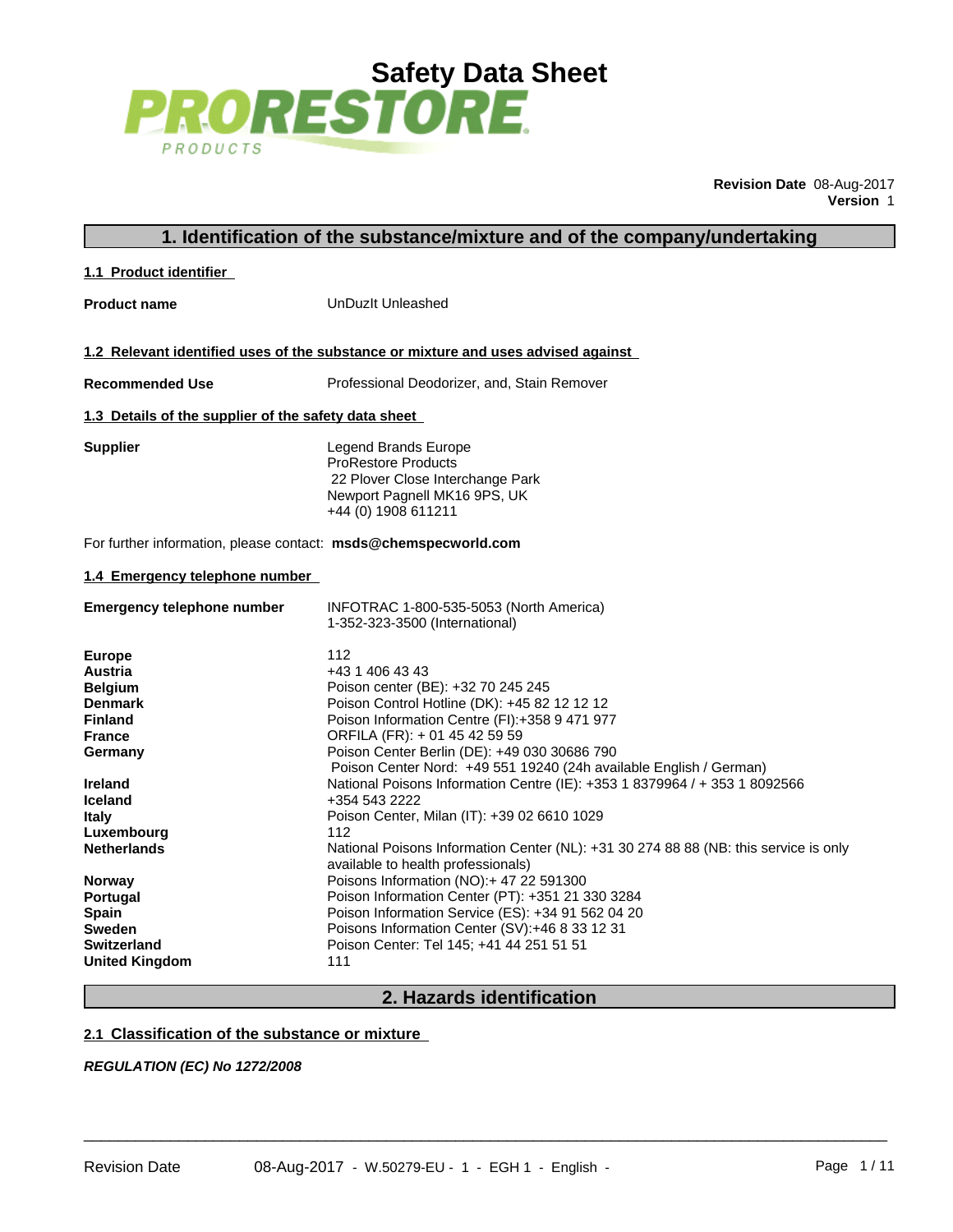## **Serious eye damage/eye irritation** Category 1 - (H318)

## **2.2 Label elements**



**Signal Word** Danger

**Hazard Statements** H318 - Causes serious eye damage

## **Precautionary Statements - EU (§28, 1272/2008)**

P280 - Wear eye protection/ face protection P305 + P351 + P338 - IF IN EYES: Rinse cautiously with water forseveral minutes. Remove contact lenses, if present and easy to do. Continue rinsing

 $\overline{\phantom{a}}$  ,  $\overline{\phantom{a}}$  ,  $\overline{\phantom{a}}$  ,  $\overline{\phantom{a}}$  ,  $\overline{\phantom{a}}$  ,  $\overline{\phantom{a}}$  ,  $\overline{\phantom{a}}$  ,  $\overline{\phantom{a}}$  ,  $\overline{\phantom{a}}$  ,  $\overline{\phantom{a}}$  ,  $\overline{\phantom{a}}$  ,  $\overline{\phantom{a}}$  ,  $\overline{\phantom{a}}$  ,  $\overline{\phantom{a}}$  ,  $\overline{\phantom{a}}$  ,  $\overline{\phantom{a}}$ 

Contains ALCOHOLS, C12-15, ETHOXYLATED, Ethoxylated alcohols, C9-C11

# **2.3. Other Hazards**

No information available

# **3. Composition/information on ingredients**

# **3.1 Substances**

This product is a mixture. Health hazard information is based on its components.

#### **3.2 Mixtures**

| <b>Chemical Name</b>              | <b>EC-No</b> | CAS No.        | Weight-% | <b>Classification</b><br>(1272/2008/EC)                                              | <b>REACH Registration</b><br>Number |
|-----------------------------------|--------------|----------------|----------|--------------------------------------------------------------------------------------|-------------------------------------|
| Sodium sulphate                   | 231-820-9    | 7757-82-6      | < 1      | no data available                                                                    | l01-2119519226-43-XXl<br>XX.        |
| Benzyl acetate                    | 205-399-7    | 140-11-4       | < 0.1    | no data available                                                                    | no data available                   |
| Triethanolamine                   | 203-049-8    | $102 - 71 - 6$ | < 0.1    | no data available                                                                    | l01-2119486482-31-XXl<br>XX.        |
| Butylated hydroxytoluene<br>(BHT) | 204-881-4    | 128-37-0       | < 0.1    | Aquatic Acute 1<br>(H400)<br>Aquatic Chronic 1<br>(H410)                             | 01-2119565113-46-XXI<br>XX.         |
| BENZALDEHYDE                      | 202-860-4    | 100-52-7       | < 0.1    | Acute Tox. 4 (H302)                                                                  | no data available                   |
| Diethanolamine                    | 203-868-0    | 111-42-2       | < 0.1    | Acute Tox. 4 (H302)<br>Skin Irrit. 2 (H315)<br>Eye Dam. 1 (H318)<br>STOT RE 2 (H373) | no data available                   |

#### **For the full text of the H-Statements mentioned in this Section, see Section 16**

# **4. First Aid Measures**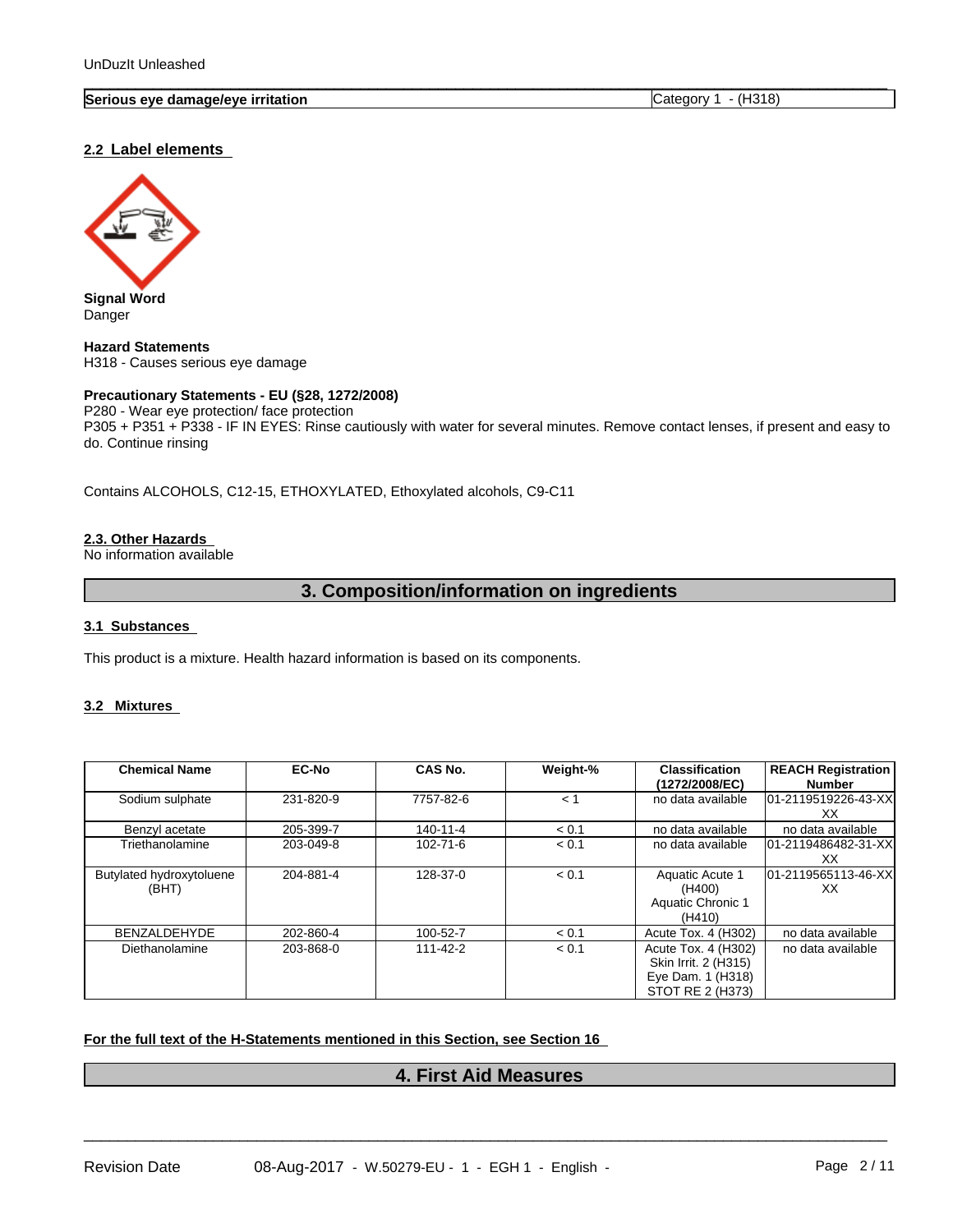## **4.1 Description of first-aid measures**

|                       | 5. Fire-Fighting Measures                                                                                                    |
|-----------------------|------------------------------------------------------------------------------------------------------------------------------|
| Notes to physician    | Treat symptomatically.                                                                                                       |
|                       | 4.3 Indication of any immediate medical attention and special treatment needed                                               |
| <b>Symptoms</b>       | No information available.                                                                                                    |
|                       | 4.2 Most important symptoms and effects, both acute and delayed                                                              |
| Ingestion             | Gently wipe or rinse the inside of the mouth with water.                                                                     |
| Eye contact           | Remove contact lenses, if present. Rinse thoroughly with plenty of water for at least 15<br>minutes and consult a physician. |
| <b>Skin contact</b>   | Wash off immediately with soap and plenty of water. Remove all contaminated clothes and<br>shoes.                            |
| <b>Inhalation</b>     | Move to fresh air.                                                                                                           |
| <b>General advice</b> | Show this safety data sheet to the doctor in attendance.                                                                     |
|                       |                                                                                                                              |

 $\overline{\phantom{a}}$  ,  $\overline{\phantom{a}}$  ,  $\overline{\phantom{a}}$  ,  $\overline{\phantom{a}}$  ,  $\overline{\phantom{a}}$  ,  $\overline{\phantom{a}}$  ,  $\overline{\phantom{a}}$  ,  $\overline{\phantom{a}}$  ,  $\overline{\phantom{a}}$  ,  $\overline{\phantom{a}}$  ,  $\overline{\phantom{a}}$  ,  $\overline{\phantom{a}}$  ,  $\overline{\phantom{a}}$  ,  $\overline{\phantom{a}}$  ,  $\overline{\phantom{a}}$  ,  $\overline{\phantom{a}}$ 

## **5.1 Extinguishing media**

#### **Suitable extinguishing media** Water spray, Foam, Dry powder.

**Extinguishing media which shall not be used for safety reasons** No information available.

### **5.2 Special hazards arising from the substance or mixture**

Hazardous decomposition products formed under fire conditions.

## **5.3 Advice for firefighters**

In the event of fire, wear self-contained breathing apparatus.

# **6. Accidental Release Measures**

## **6.1 Personal precautions, protective equipment and emergency procedures**

#### **Personal precautions**

Use personal protective equipment.

### **Advice for emergency responders**

For personal protection see section 8.

## **6.2 Environmental precautions**

Dike to collect large liquid spills.

### **6.3 Methods and materials for containment and cleaning up**

**Methods for Containment** Prevent further leakage or spillage if safe to do so.

**Methods for cleaning up** Contain and collect spillage with non-combustible absorbent material, (e.g. sand, earth, diatomaceous earth, vermiculite) and place in container for disposal according to local /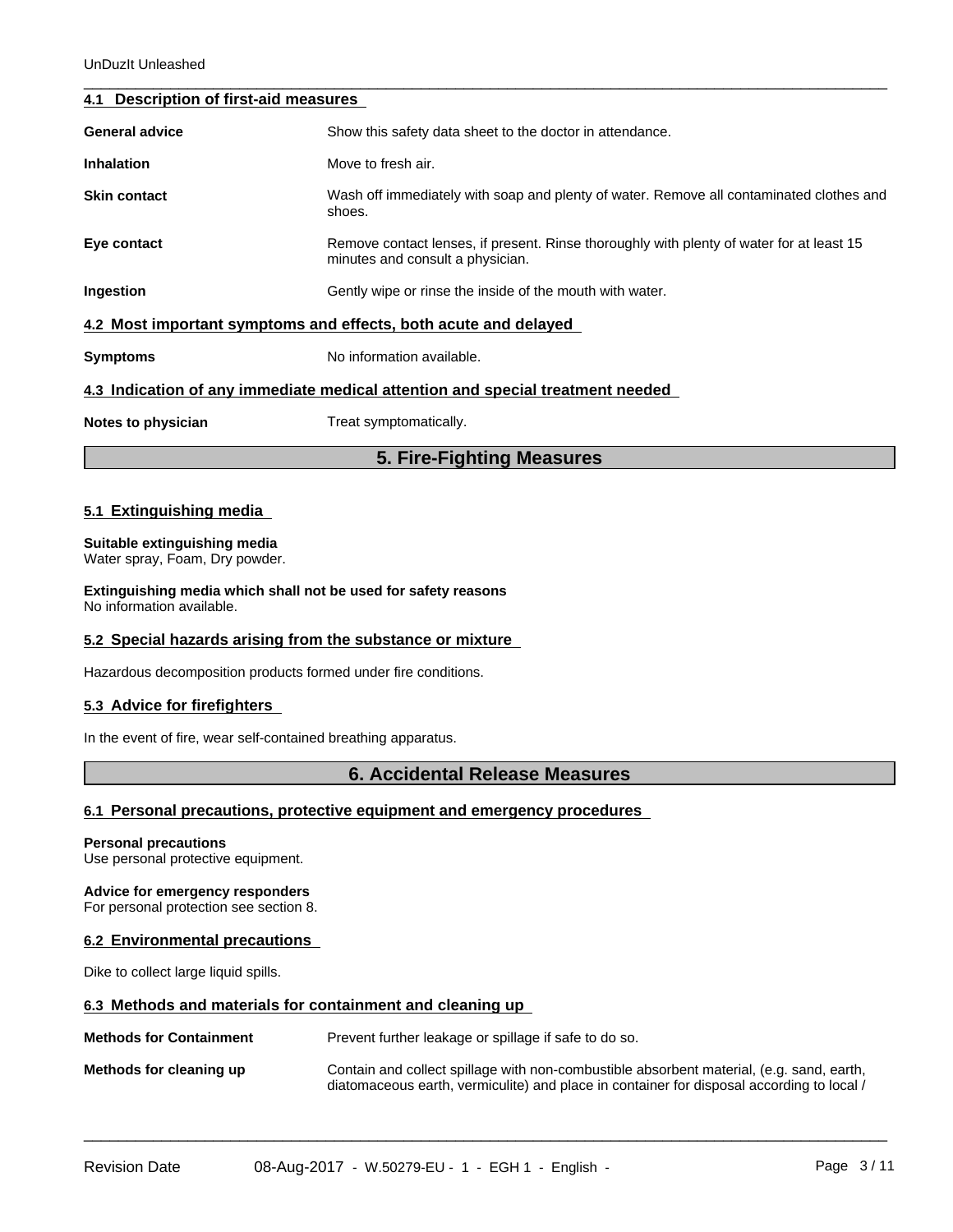#### $\overline{\phantom{a}}$  ,  $\overline{\phantom{a}}$  ,  $\overline{\phantom{a}}$  ,  $\overline{\phantom{a}}$  ,  $\overline{\phantom{a}}$  ,  $\overline{\phantom{a}}$  ,  $\overline{\phantom{a}}$  ,  $\overline{\phantom{a}}$  ,  $\overline{\phantom{a}}$  ,  $\overline{\phantom{a}}$  ,  $\overline{\phantom{a}}$  ,  $\overline{\phantom{a}}$  ,  $\overline{\phantom{a}}$  ,  $\overline{\phantom{a}}$  ,  $\overline{\phantom{a}}$  ,  $\overline{\phantom{a}}$ national regulations (see Section 13).

## **6.4 Reference to other sections**

See section 8 for more information.

# **7. Handling and storage**

#### **7.1 Precautions for safe handling**

**Advice on safe handling** Wear personal protective equipment.

**Hygiene measures** When using, do not eat, drink or smoke.

#### **7.2 Conditions for safe storage, including any incompatibilities**

#### **Storage Conditions**

Use only in area provided with appropriate exhaust ventilation. Keep tightly closed in a dry and cool place.

#### **7.3 Specific end uses**

**Specific use(s)** No information available

#### **Exposure scenario**

No information available.

#### **8. Exposure controls/personal protection**

### **8.1 Control parameters**

**Exposure Limit Values** This product, as supplied, does not contain any hazardous materials with occupational exposure limits established by the region specific regulatory bodies.

| <b>Chemical Name</b>                                 | <b>European Union</b>                   | <b>Austria</b>                                                                                       | <b>Belgium</b>                                         | <b>Denmark</b>                                          | <b>Finland</b>                                                                                                                               | <b>France</b>                          |
|------------------------------------------------------|-----------------------------------------|------------------------------------------------------------------------------------------------------|--------------------------------------------------------|---------------------------------------------------------|----------------------------------------------------------------------------------------------------------------------------------------------|----------------------------------------|
| Benzyl acetate<br>140-11-4                           |                                         |                                                                                                      | TWA: 10 ppm<br>TWA: $62 \text{ mg/m}^3$                | TWA: 10 ppm<br>TWA: $61 \text{ mg/m}^3$                 |                                                                                                                                              |                                        |
| Triethanolamine<br>102-71-6                          |                                         | STEL 1.6 ppm<br>STEL 10 $mg/m3$<br>TWA: 0.8 ppm<br>TWA: $5 \text{ mg/m}^3$                           | TWA: $5 \text{ mg/m}^3$                                | TWA: 0.5 ppm<br>TWA: $3.1 \text{ mg/m}^3$               | TWA: $5 \text{ mg/m}^3$                                                                                                                      |                                        |
| Butylated<br>hydroxytoluene (BHT)<br>128-37-0        |                                         | TWA: $10 \text{ mg/m}^3$                                                                             | TWA: $2 \text{ mg/m}^3$                                | TWA: $10 \text{ mg/m}^3$                                | TWA: $10 \text{ mg/m}^3$<br>STEL: 20 mg/m <sup>3</sup>                                                                                       | TWA: $10 \text{ mg/m}^3$               |
| <b>BENZALDEHYDE</b><br>100-52-7                      |                                         |                                                                                                      |                                                        |                                                         | TWA: 1 ppm<br>TWA: 4.4 mg/m <sup>3</sup><br>STEL: 4 ppm<br>STEL: 17.4 mg/m <sup>3</sup><br>Ceiling: 4 ppm<br>Ceiling: 17.4 mg/m <sup>3</sup> |                                        |
| Diethanolamine<br>111-42-2                           |                                         | <b>Skin</b><br>STEL 0.92 ppm<br>STEL 4 mg/m <sup>3</sup><br>TWA: 0.46 ppm<br>TWA: $2 \text{ mg/m}^3$ | TWA: 0.46 ppm<br>TWA: $2 \text{ mg/m}^3$<br>s*         | TWA: 0.46 ppm<br>TWA: $2 \text{ mq/m}^3$<br><b>Skin</b> | TWA: 0.46 ppm<br>TWA: $2 \text{ mg/m}^3$<br><b>Skin</b>                                                                                      | TWA: 3 ppm<br>TWA: $15 \text{ mg/m}^3$ |
| <b>Chemical Name</b>                                 | Germany                                 | Iceland                                                                                              | <b>Ireland</b>                                         | Italy                                                   | Luxembourg                                                                                                                                   | <b>The Netherlands</b>                 |
| Benzyl acetate<br>$140 - 11 - 4$                     |                                         |                                                                                                      |                                                        | TWA: 10 ppm<br>TWA: 61 mg/m <sup>3</sup>                |                                                                                                                                              |                                        |
| Triethanolamine<br>102-71-6                          | TWA: $5 \text{ mg/m}^3$                 | TWA: $5 \text{ mg/m}^3$<br>Ceiling: 10 mg/m <sup>3</sup>                                             | TWA: $5 \text{ mg/m}^3$<br>STEL: $15 \text{ mg/m}^3$   | TWA: $5 \text{ mg/m}^3$                                 |                                                                                                                                              |                                        |
| <b>Butylated</b><br>hydroxytoluene (BHT)<br>128-37-0 | TWA: $10 \text{ mg/m}^3$<br><b>Skin</b> | TWA: $10 \text{ mg/m}^3$<br>Ceiling: 20 mg/m <sup>3</sup>                                            | TWA: $10 \text{ mg/m}^3$<br>STEL: 30 mg/m <sup>3</sup> | TWA: $2 \text{ mg/m}^3$                                 |                                                                                                                                              |                                        |
| Diethanolamine<br>111-42-2                           | TWA: 1 $mg/m3$<br><b>Skin</b>           | TWA: 0.46 ppm<br>TWA: $2 \text{ mg/m}^3$                                                             | TWA: 1 $mg/m3$<br>STEL: 3 mg/m <sup>3</sup>            | TWA: 1 $mq/m3$                                          |                                                                                                                                              |                                        |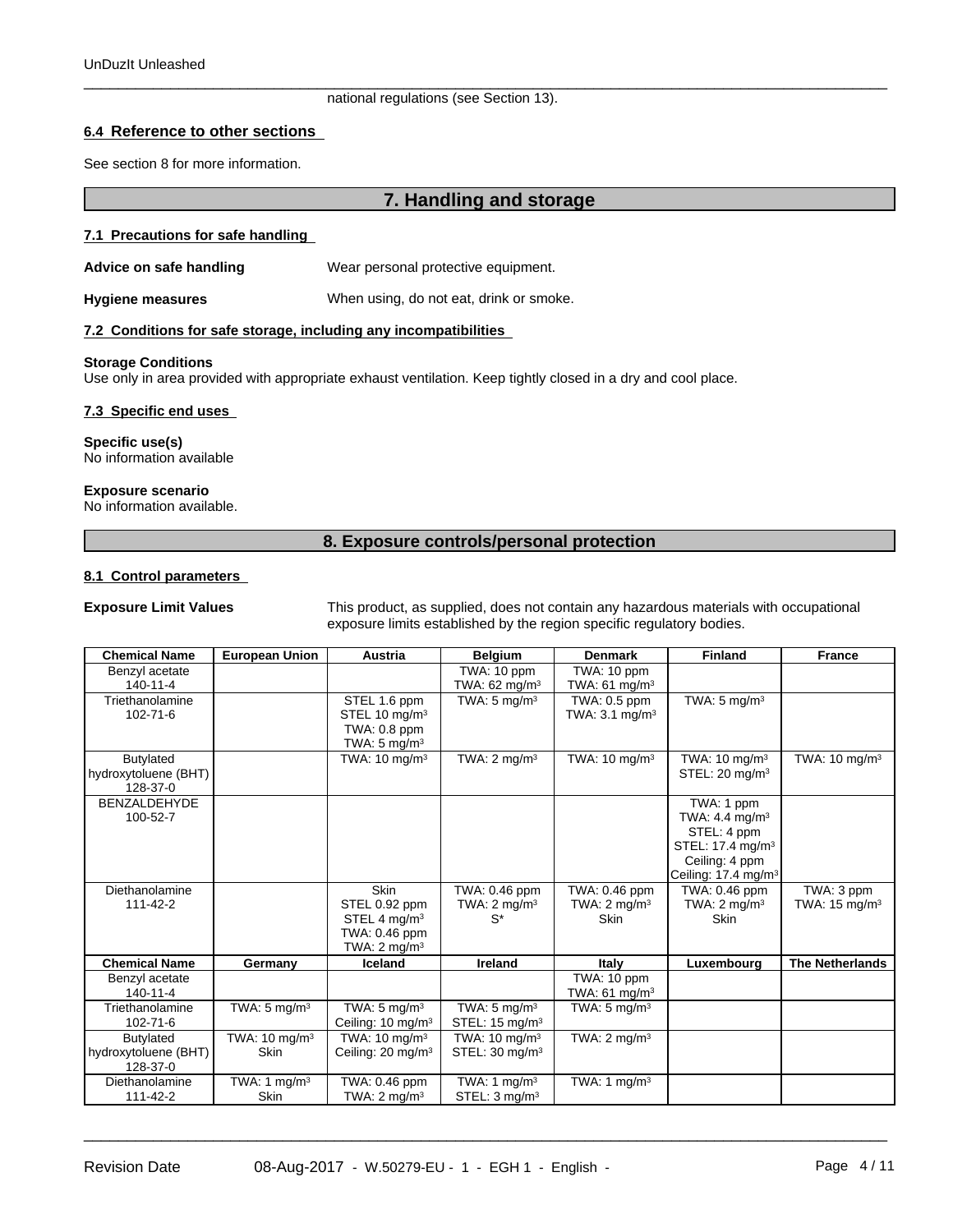|                                                                                                                                                    |                                                                                       | $\overline{S^*}$<br>Ceiling: 0.92 ppm<br>Ceiling: $4 \text{ mg/m}^3$                                                                                                                                          |                                                              |                                                                                                    |                                                             |                                                        |  |
|----------------------------------------------------------------------------------------------------------------------------------------------------|---------------------------------------------------------------------------------------|---------------------------------------------------------------------------------------------------------------------------------------------------------------------------------------------------------------|--------------------------------------------------------------|----------------------------------------------------------------------------------------------------|-------------------------------------------------------------|--------------------------------------------------------|--|
| <b>Chemical Name</b>                                                                                                                               | Norway                                                                                | Portugal                                                                                                                                                                                                      | Spain                                                        | <b>Sweden</b>                                                                                      | <b>Switzerland</b>                                          | <b>The United</b><br>Kingdom                           |  |
| Benzyl acetate<br>140-11-4                                                                                                                         |                                                                                       | TWA: 10 ppm                                                                                                                                                                                                   | TWA: 10 ppm<br>TWA: $62 \text{ mg/m}^3$                      |                                                                                                    |                                                             |                                                        |  |
| Triethanolamine<br>102-71-6                                                                                                                        | TWA: $5 \text{ mg/m}^3$<br>STEL: 10 mg/m <sup>3</sup>                                 | TWA: $5 \text{ mg/m}^3$                                                                                                                                                                                       | TWA: $5 \text{ mg/m}^3$                                      | $LLV: 5$ mg/m <sup>3</sup><br>$LLV: 0.8$ ppm<br>$S^*$<br>STV: 10 mg/m <sup>3</sup><br>STV: 1.6 ppm | STEL: 20 mg/m <sup>3</sup><br>TWA: $5 \text{ mg/m}^3$       |                                                        |  |
| Butylated<br>hydroxytoluene (BHT)<br>128-37-0                                                                                                      |                                                                                       | TWA: $2 \text{ mg/m}^3$                                                                                                                                                                                       | TWA: 10 mg/m <sup>3</sup>                                    |                                                                                                    | STEL: 40 mg/m <sup>3</sup><br>TWA: $10 \text{ mg/m}^3$      | STEL: 30 mg/m <sup>3</sup><br>TWA: $10 \text{ mg/m}^3$ |  |
| <b>Diethanolamine</b><br>$111 - 42 - 2$                                                                                                            | TWA: 3 ppm<br>TWA: $15 \text{ mg/m}^3$<br>STEL: 6 ppm<br>STEL: 22.5 mg/m <sup>3</sup> | TWA: $2 \text{ mg/m}^3$                                                                                                                                                                                       | $\overline{S^*}$<br>TWA: 0.46 ppm<br>TWA: $2 \text{ mg/m}^3$ | LLV: 3 ppm<br>LLV: $15 \text{ mg/m}^3$<br>S*<br>STV: 6 ppm<br>STV: $30 \text{ mg/m}^3$             | <b>Skin</b><br>STEL: 1 mg/m <sup>3</sup><br>TWA: 1 mg/m $3$ |                                                        |  |
| TWA:<br>STEL:<br>LLV:<br>STV:                                                                                                                      |                                                                                       | Time weighted average<br>Short term exposure limit<br><b>Exposure Limit Values</b><br><b>Short Term Value</b>                                                                                                 |                                                              |                                                                                                    |                                                             |                                                        |  |
| <b>Derived No Effect Level (DNEL)</b>                                                                                                              |                                                                                       | No information available                                                                                                                                                                                      |                                                              |                                                                                                    |                                                             |                                                        |  |
| <b>Predicted No Effect Concentration</b><br>(PNEC)                                                                                                 |                                                                                       | No information available                                                                                                                                                                                      |                                                              |                                                                                                    |                                                             |                                                        |  |
| 8.2 Exposure controls                                                                                                                              |                                                                                       |                                                                                                                                                                                                               |                                                              |                                                                                                    |                                                             |                                                        |  |
| <b>Engineering Measures</b>                                                                                                                        |                                                                                       | Ensure adequate ventilation, especially in confined areas.                                                                                                                                                    |                                                              |                                                                                                    |                                                             |                                                        |  |
| Personal protective equipment<br><b>Eye/Face Protection</b><br><b>Hand Protection</b><br>Skin and body protection<br><b>Respiratory protection</b> |                                                                                       | Safety glasses with side-shields.<br>Rubber/latex/neoprene or other suitable chemical resistant gloves.<br>Long sleeved clothing.<br>In case of insufficient ventilation wear suitable respiratory equipment. |                                                              |                                                                                                    |                                                             |                                                        |  |
| <b>Hygiene measures</b>                                                                                                                            |                                                                                       | When using, do not eat, drink or smoke.                                                                                                                                                                       |                                                              |                                                                                                    |                                                             |                                                        |  |

 $\overline{\phantom{a}}$  ,  $\overline{\phantom{a}}$  ,  $\overline{\phantom{a}}$  ,  $\overline{\phantom{a}}$  ,  $\overline{\phantom{a}}$  ,  $\overline{\phantom{a}}$  ,  $\overline{\phantom{a}}$  ,  $\overline{\phantom{a}}$  ,  $\overline{\phantom{a}}$  ,  $\overline{\phantom{a}}$  ,  $\overline{\phantom{a}}$  ,  $\overline{\phantom{a}}$  ,  $\overline{\phantom{a}}$  ,  $\overline{\phantom{a}}$  ,  $\overline{\phantom{a}}$  ,  $\overline{\phantom{a}}$ 

**Environmental Exposure Controls** No information available.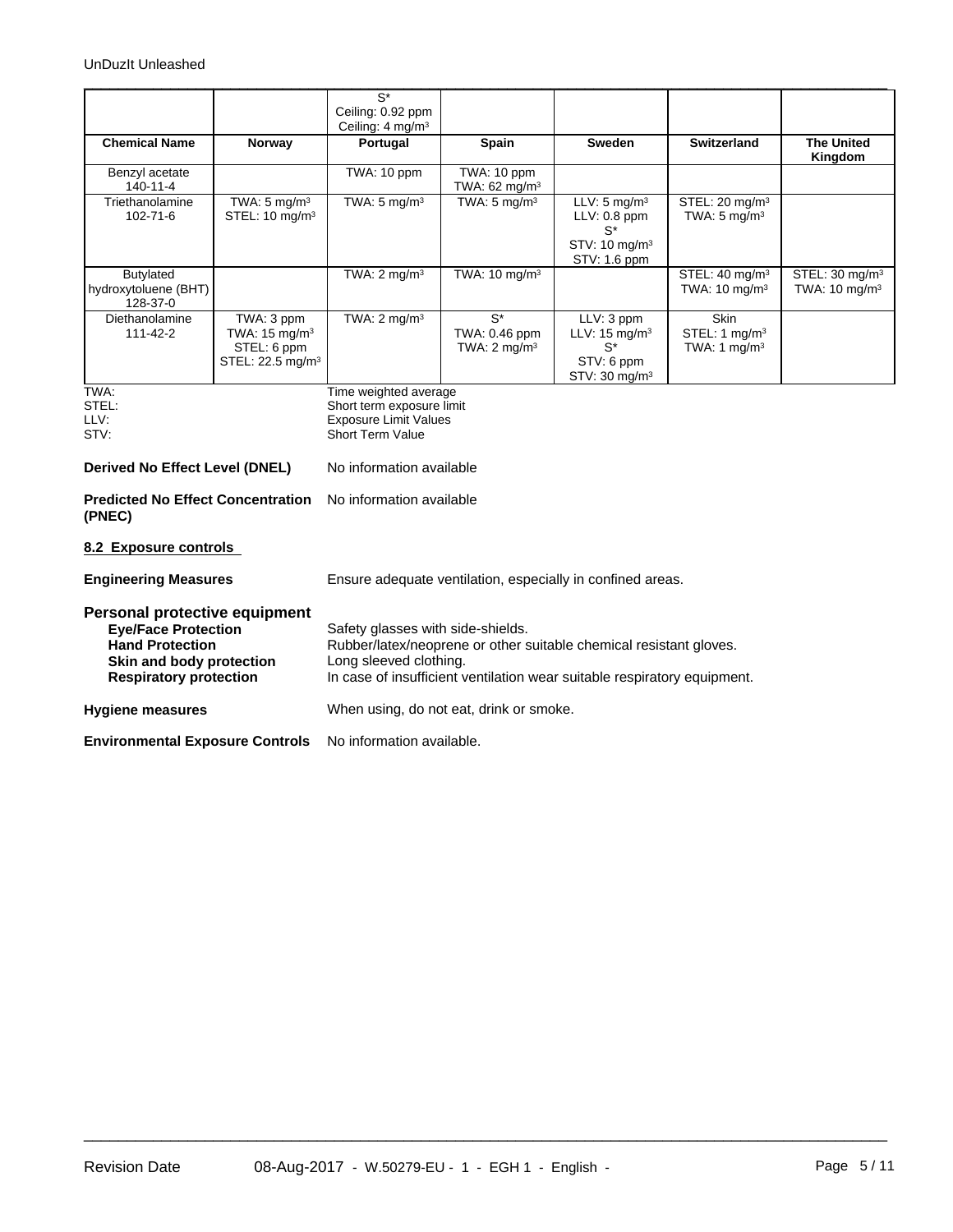# **9. Physical and chemical properties**

 $\overline{\phantom{a}}$  ,  $\overline{\phantom{a}}$  ,  $\overline{\phantom{a}}$  ,  $\overline{\phantom{a}}$  ,  $\overline{\phantom{a}}$  ,  $\overline{\phantom{a}}$  ,  $\overline{\phantom{a}}$  ,  $\overline{\phantom{a}}$  ,  $\overline{\phantom{a}}$  ,  $\overline{\phantom{a}}$  ,  $\overline{\phantom{a}}$  ,  $\overline{\phantom{a}}$  ,  $\overline{\phantom{a}}$  ,  $\overline{\phantom{a}}$  ,  $\overline{\phantom{a}}$  ,  $\overline{\phantom{a}}$ 

## **9.1 Information on basic physical and chemical properties**

| <b>Physical state</b> | Liauid                   |
|-----------------------|--------------------------|
| Appearance            | Liauid                   |
| Color                 | light yellow             |
| Odor                  | Fresh                    |
| Odor Threshold        | No information available |
|                       |                          |

| <b>Property</b>                   | Values                 | <b>Remarks</b>           |
|-----------------------------------|------------------------|--------------------------|
| рH                                | 9                      |                          |
| Melting/freezing point            |                        | No information available |
| Boiling point/boiling range       |                        | No information available |
| <b>Flash Point</b>                | $> 94$ °C $/ > 201$ °F |                          |
| <b>Evaporation rate</b>           |                        | No information available |
| Flammability (solid, gas)         |                        | No information available |
| <b>Flammability Limits in Air</b> |                        |                          |
| upper flammability limit          |                        | No information available |
| lower flammability limit          |                        | No information available |
| Vapor pressure                    |                        | No information available |
| Vapor density                     |                        | No information available |
| <b>Specific Gravity</b>           | 1.007                  |                          |
| <b>Water solubility</b>           | completely soluble     |                          |
| Solubility in other solvents      |                        | No information available |
| <b>Partition coefficient</b>      |                        | No information available |
| <b>Autoignition temperature</b>   |                        | No information available |
| <b>Decomposition temperature</b>  |                        | No information available |
| <b>Viscosity, kinematic</b>       |                        | No information available |
| Viscosity, dynamic                |                        | No information available |
| <b>Explosive properties</b>       |                        | No information available |
| <b>Oxidizing Properties</b>       |                        | No information available |
|                                   |                        |                          |

## **9.2 Other information Volatile organic compounds (VOC) content** None intentionally added

 $\overline{\phantom{a}}$  ,  $\overline{\phantom{a}}$  ,  $\overline{\phantom{a}}$  ,  $\overline{\phantom{a}}$  ,  $\overline{\phantom{a}}$  ,  $\overline{\phantom{a}}$  ,  $\overline{\phantom{a}}$  ,  $\overline{\phantom{a}}$  ,  $\overline{\phantom{a}}$  ,  $\overline{\phantom{a}}$  ,  $\overline{\phantom{a}}$  ,  $\overline{\phantom{a}}$  ,  $\overline{\phantom{a}}$  ,  $\overline{\phantom{a}}$  ,  $\overline{\phantom{a}}$  ,  $\overline{\phantom{a}}$ 

# **10. Stability and Reactivity**

## **10.1 Reactivity**

No information available.

## **10.2 Chemical stability**

Stable under normal conditions.

### **10.3 Possibility of hazardous reactions**

No information available.

## **10.4 Conditions to Avoid**

Direct sources of heat.

## **10.5 Incompatible Materials**

Strong oxidizing agents

## **10.6 Hazardous Decomposition Products**

Carbon dioxide (CO2), carbon monoxide (CO), oxides of nitrogen (NOx), dense black smoke.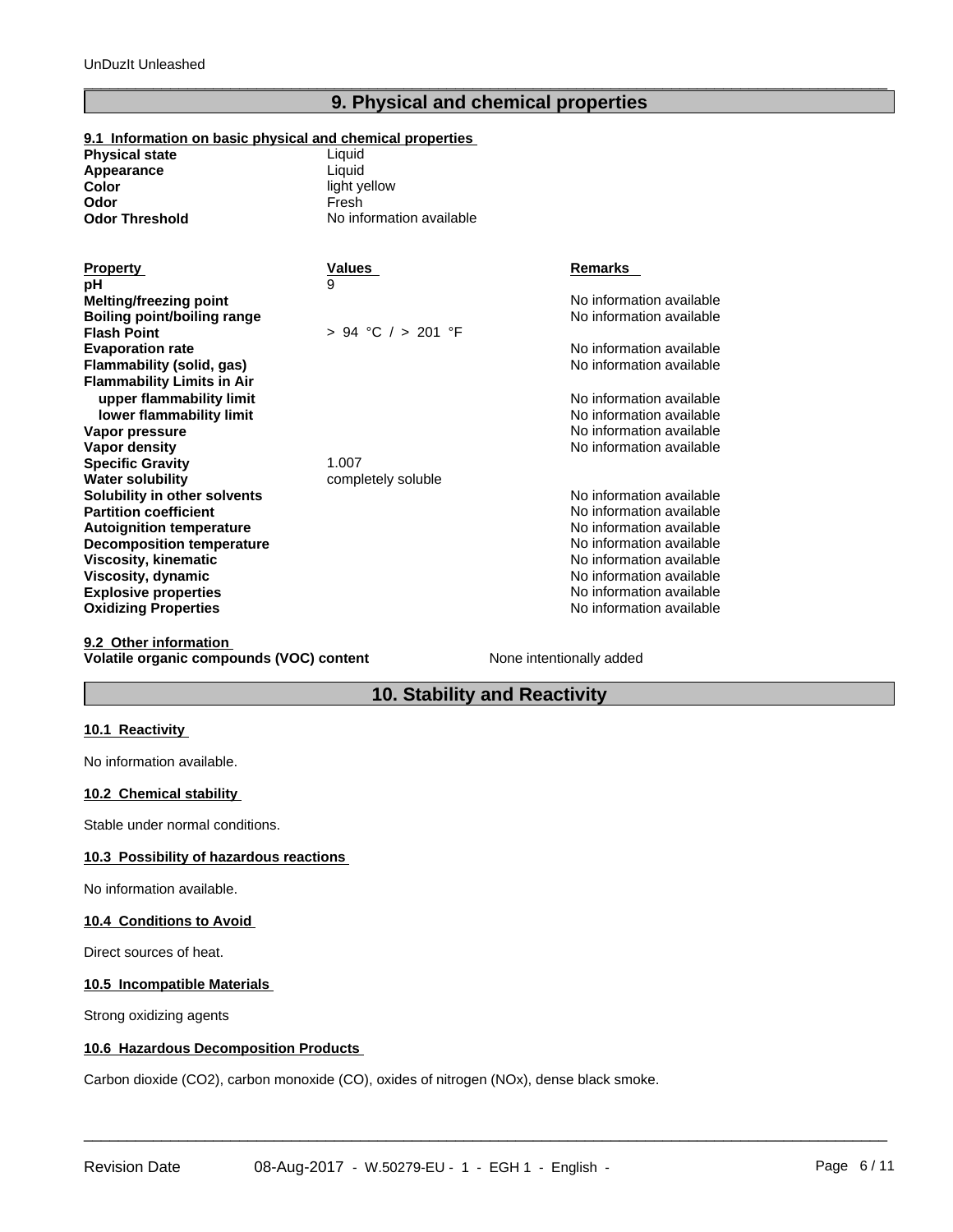# **11. Toxicological information**

 $\overline{\phantom{a}}$  ,  $\overline{\phantom{a}}$  ,  $\overline{\phantom{a}}$  ,  $\overline{\phantom{a}}$  ,  $\overline{\phantom{a}}$  ,  $\overline{\phantom{a}}$  ,  $\overline{\phantom{a}}$  ,  $\overline{\phantom{a}}$  ,  $\overline{\phantom{a}}$  ,  $\overline{\phantom{a}}$  ,  $\overline{\phantom{a}}$  ,  $\overline{\phantom{a}}$  ,  $\overline{\phantom{a}}$  ,  $\overline{\phantom{a}}$  ,  $\overline{\phantom{a}}$  ,  $\overline{\phantom{a}}$ 

### **11.1 Information on toxicological effects**

## **Acute toxicity**

#### **Product Information**

The product itself has not been tested.

| <b>Inhalation</b>   | There are no data available for this product.                               |
|---------------------|-----------------------------------------------------------------------------|
| Eye contact         | There are no data available for this product.                               |
| <b>Skin contact</b> | There are no data available for this product.                               |
| <b>Ingestion</b>    | There are no data available for this product.                               |
|                     | ho following values are saleulated based on chapter 2.1 of the CHS decument |

**The following values are calculated based on chapter 3.1 of the GHS document**

| ATEmix (oral)   | 29,332.00 mg/kg |  |
|-----------------|-----------------|--|
| ATEmix (dermal) | 49,505.00 mg/kg |  |

## **Unknown Acute Toxicity**

1.9953825% of the mixture consists of ingredient(s) of unknown toxicity

 $<$  1 % of the mixture consists of ingredient(s) of unknown acute oral toxicity

1.9953825 % of the mixture consists of ingredient(s) of unknown acute dermal toxicity

1.2328825 % of the mixture consists of ingredient(s) ofunknown acute inhalation toxicity (gas)

1.2328825 % of the mixture consists of ingredient(s) of unknown acute inhalation toxicity (vapor)

1.2328825 % of the mixture consists of ingredient(s) ofunknown acute inhalation toxicity (dust/mist)

| <b>Chemical Name</b>                                           | LD50 Oral                  | <b>LD50 Dermal</b> | <b>LC50 Inhalation</b> |
|----------------------------------------------------------------|----------------------------|--------------------|------------------------|
| SODIUMXYLENE SULFONATE                                         | 1000 mg/kg (Rat)           |                    |                        |
| <b>Skin corrosion/irritation</b>                               | No information available.  |                    |                        |
| Serious eye damage/eye irritation                              | Causes serious eye damage. |                    |                        |
| <b>Respiratory or skin sensitization</b>                       | No information available.  |                    |                        |
| Germ cell mutagenicity                                         | No information available.  |                    |                        |
| Carcinogenicity                                                | No information available.  |                    |                        |
| <b>Reproductive toxicity</b>                                   | No information available.  |                    |                        |
| Specific target organ systemic<br>toxicity (single exposure)   | No information available.  |                    |                        |
| Specific target organ systemic<br>toxicity (repeated exposure) | No information available.  |                    |                        |
| <b>Aspiration hazard</b>                                       | No information available.  |                    |                        |

# **12. Ecological information**

 $\overline{\phantom{a}}$  ,  $\overline{\phantom{a}}$  ,  $\overline{\phantom{a}}$  ,  $\overline{\phantom{a}}$  ,  $\overline{\phantom{a}}$  ,  $\overline{\phantom{a}}$  ,  $\overline{\phantom{a}}$  ,  $\overline{\phantom{a}}$  ,  $\overline{\phantom{a}}$  ,  $\overline{\phantom{a}}$  ,  $\overline{\phantom{a}}$  ,  $\overline{\phantom{a}}$  ,  $\overline{\phantom{a}}$  ,  $\overline{\phantom{a}}$  ,  $\overline{\phantom{a}}$  ,  $\overline{\phantom{a}}$ 

### **12.1 Toxicity**

6.71164 % of the mixture consists of components(s) of unknown hazards to the aquatic environment

#### **Ecotoxicity effects** No information available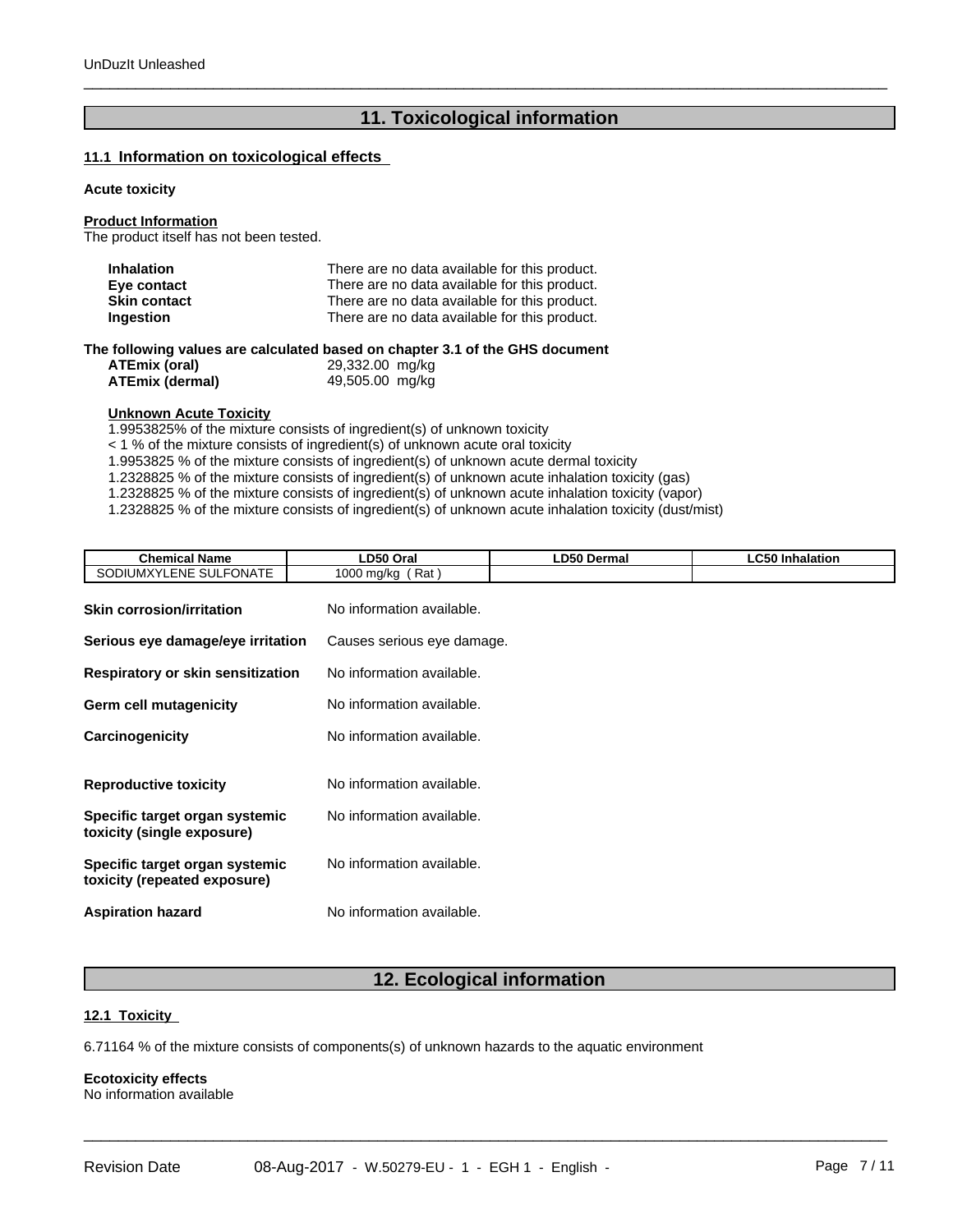| EC50: 48 h Daphnia magna 2564<br>Sodium sulphate<br>LC50: 96 h Pimephales promelas<br>13500 - 14500 mg/L LC50: 96 h<br>mg/L<br>Pimephales promelas 6800 mg/L<br>static LC50: 96 h Lepomis<br>macrochirus 3040 - 4380 mg/L<br>static LC50: 96 h Lepomis<br>macrochirus 13500 mg/L<br>Triethanolamine<br>EC50: 72 h Desmodesmus<br>LC50: 96 h Pimephales promelas<br>subspicatus 216 mg/L EC50: 96 h<br>10600 - 13000 mg/L flow-through<br>LC50: 96 h Pimephales promelas<br>Desmodesmus subspicatus 169<br>1000 mg/L static LC50: 96 h<br>mg/L<br>Lepomis macrochirus 450 - 1000<br>mg/L static<br>Butylated hydroxytoluene (BHT)<br>EC50: 72 h Pseudokirchneriella<br>subcapitata 6 mg/L EC50: 72 h<br>Desmodesmus subspicatus 0.42 |
|-------------------------------------------------------------------------------------------------------------------------------------------------------------------------------------------------------------------------------------------------------------------------------------------------------------------------------------------------------------------------------------------------------------------------------------------------------------------------------------------------------------------------------------------------------------------------------------------------------------------------------------------------------------------------------------------------------------------------------------|
|                                                                                                                                                                                                                                                                                                                                                                                                                                                                                                                                                                                                                                                                                                                                     |
|                                                                                                                                                                                                                                                                                                                                                                                                                                                                                                                                                                                                                                                                                                                                     |
|                                                                                                                                                                                                                                                                                                                                                                                                                                                                                                                                                                                                                                                                                                                                     |
|                                                                                                                                                                                                                                                                                                                                                                                                                                                                                                                                                                                                                                                                                                                                     |
|                                                                                                                                                                                                                                                                                                                                                                                                                                                                                                                                                                                                                                                                                                                                     |
|                                                                                                                                                                                                                                                                                                                                                                                                                                                                                                                                                                                                                                                                                                                                     |
|                                                                                                                                                                                                                                                                                                                                                                                                                                                                                                                                                                                                                                                                                                                                     |
|                                                                                                                                                                                                                                                                                                                                                                                                                                                                                                                                                                                                                                                                                                                                     |
|                                                                                                                                                                                                                                                                                                                                                                                                                                                                                                                                                                                                                                                                                                                                     |
|                                                                                                                                                                                                                                                                                                                                                                                                                                                                                                                                                                                                                                                                                                                                     |
|                                                                                                                                                                                                                                                                                                                                                                                                                                                                                                                                                                                                                                                                                                                                     |
|                                                                                                                                                                                                                                                                                                                                                                                                                                                                                                                                                                                                                                                                                                                                     |
|                                                                                                                                                                                                                                                                                                                                                                                                                                                                                                                                                                                                                                                                                                                                     |
|                                                                                                                                                                                                                                                                                                                                                                                                                                                                                                                                                                                                                                                                                                                                     |
|                                                                                                                                                                                                                                                                                                                                                                                                                                                                                                                                                                                                                                                                                                                                     |
| mg/L                                                                                                                                                                                                                                                                                                                                                                                                                                                                                                                                                                                                                                                                                                                                |
| BENZALDEHYDE<br>LC50: 96 h Oncorhynchus mykiss                                                                                                                                                                                                                                                                                                                                                                                                                                                                                                                                                                                                                                                                                      |
| 10.6 - 11.8 mg/L flow-through LC50:<br>96 h Oncorhynchus mykiss 12.69                                                                                                                                                                                                                                                                                                                                                                                                                                                                                                                                                                                                                                                               |
| mg/L static LC50: 96 h Lepomis                                                                                                                                                                                                                                                                                                                                                                                                                                                                                                                                                                                                                                                                                                      |
| macrochirus 0.8 - 1.44 mg/L                                                                                                                                                                                                                                                                                                                                                                                                                                                                                                                                                                                                                                                                                                         |
| flow-through LC50: 96 h                                                                                                                                                                                                                                                                                                                                                                                                                                                                                                                                                                                                                                                                                                             |
| Pimephales promelas 6.8 - 8.53                                                                                                                                                                                                                                                                                                                                                                                                                                                                                                                                                                                                                                                                                                      |
| mg/L flow-through LC50: 96 h                                                                                                                                                                                                                                                                                                                                                                                                                                                                                                                                                                                                                                                                                                        |
| Lepomis macrochirus 7.5 mg/L                                                                                                                                                                                                                                                                                                                                                                                                                                                                                                                                                                                                                                                                                                        |
| static                                                                                                                                                                                                                                                                                                                                                                                                                                                                                                                                                                                                                                                                                                                              |
| LC50: 96 h Pimephales promelas<br>EC50: 72 h Desmodesmus<br>EC50: 48 h Daphnia magna 55<br>Diethanolamine                                                                                                                                                                                                                                                                                                                                                                                                                                                                                                                                                                                                                           |
| subspicatus 7.8 mg/L EC50: 96 h<br>4460 - 4980 mg/L flow-through<br>mq/L                                                                                                                                                                                                                                                                                                                                                                                                                                                                                                                                                                                                                                                            |
| Pseudokirchneriella subcapitata 2.1<br>LC50: 96 h Pimephales promelas<br>1200 - 1580 mg/L static LC50: 96 h                                                                                                                                                                                                                                                                                                                                                                                                                                                                                                                                                                                                                         |
| $-2.3$ mg/L<br>Lepomis macrochirus 600 - 1000                                                                                                                                                                                                                                                                                                                                                                                                                                                                                                                                                                                                                                                                                       |
| mg/L static                                                                                                                                                                                                                                                                                                                                                                                                                                                                                                                                                                                                                                                                                                                         |

# **12.2 Persistence and degradability**

No information available.

## **12.3 Bioaccumulative potential**

No information available.

| <b>Chemical Name</b>           | log Pow |
|--------------------------------|---------|
| Benzvl acetate                 | 1.96    |
| Triethanolamine                | $-2.53$ |
| Butylated hydroxytoluene (BHT) | 4.17    |
| BENZALDEHYDE                   | 1.48    |
| Diethanolamine                 | $-2.18$ |

## **12.4 Mobility in soil**

**Mobility in soil** No information available.

**Mobility** No information available.

## **12.5 Results of PBT and vPvB assessment**

No information available.

| $\sim$<br>$-0.0000$<br>' Nam⊾<br>Chemical                           | DDT<br>and<br>ועכ<br>assessment<br>╺             |
|---------------------------------------------------------------------|--------------------------------------------------|
| $\sqrt{2}$<br>(BH<br>oluene<br>.<br>ur تاك<br>,,,,<br>$m$ die.<br>. | $\mathbf{v}$<br>Noi<br>$\mathbf{h}$<br>uauk<br>- |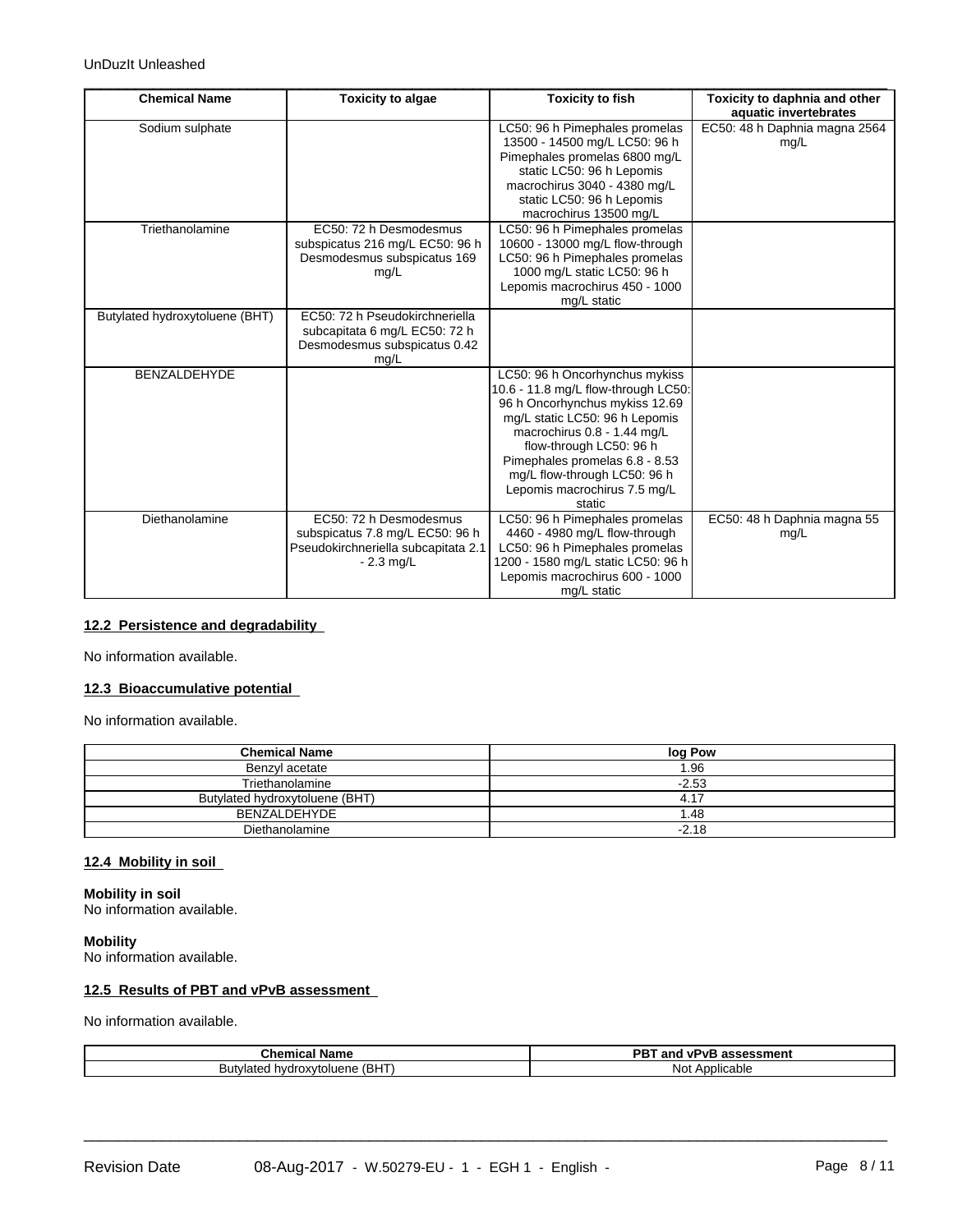# **12.6 Other adverse effects.**

No information available.

| <b>13. Disposal Considerations</b>       |                                                                                                             |  |  |  |
|------------------------------------------|-------------------------------------------------------------------------------------------------------------|--|--|--|
| 13.1 Waste treatment methods             |                                                                                                             |  |  |  |
| Waste from residues / unused<br>products | If recycling is not practicable, dispose of in compliance with local regulations.                           |  |  |  |
| Contaminated packaging                   | Empty containers should be taken to an approved waste handling site for recycling or<br>disposal.           |  |  |  |
| Other information                        | According to the European Waste Catalog, Waste Codes are not product specific, but<br>application specific. |  |  |  |
|                                          |                                                                                                             |  |  |  |

 $\overline{\phantom{a}}$  ,  $\overline{\phantom{a}}$  ,  $\overline{\phantom{a}}$  ,  $\overline{\phantom{a}}$  ,  $\overline{\phantom{a}}$  ,  $\overline{\phantom{a}}$  ,  $\overline{\phantom{a}}$  ,  $\overline{\phantom{a}}$  ,  $\overline{\phantom{a}}$  ,  $\overline{\phantom{a}}$  ,  $\overline{\phantom{a}}$  ,  $\overline{\phantom{a}}$  ,  $\overline{\phantom{a}}$  ,  $\overline{\phantom{a}}$  ,  $\overline{\phantom{a}}$  ,  $\overline{\phantom{a}}$ 

**14. Transport Information**

| <b>ADR</b>                                                   |                |
|--------------------------------------------------------------|----------------|
| <b>14.1 UN</b>                                               | Not regulated  |
| 14.2 Proper shipping name                                    | Not regulated  |
| 14.3 Hazard class                                            | Not regulated  |
| 14.4 Packing Group                                           | Not regulated  |
| 14.5 Environmental hazard                                    | Not applicable |
| <b>14.6 Special Provisions</b>                               | None           |
|                                                              |                |
| <b>IMDG</b><br><b>14.1 UN</b>                                |                |
|                                                              | Not regulated  |
| 14.2 Proper shipping name<br>14.3 Hazard class               | Not regulated  |
|                                                              | Not regulated  |
| 14.4 Packing Group                                           | Not regulated  |
| 14.5 Marine pollutant                                        | Not applicable |
| <b>14.6 Special Provisions</b>                               | <b>None</b>    |
| 14.7 Transport in bulk according to No information available |                |
| MARPOL 73/78 and the IBC Code                                |                |
| <b>IATA</b>                                                  |                |
| <b>14.1 UN</b>                                               | Not regulated  |
| 14.2 Proper shipping name                                    | Not regulated  |
| 14.3 Hazard class                                            | Not regulated  |
| 14.4 Packing Group                                           | Not regulated  |
| 14.5 Environmental hazard                                    | Not applicable |
| <b>14.6 Special Provisions</b>                               | None           |

# **15. Regulatory information**

**15.1 Safety, health and environmental regulations/legislation specific for the substance or mixture**

# **National regulatory information**

**Germany**

| <b>Chemical Name</b>              | <b>French RG number</b> | <b>Title</b>             |
|-----------------------------------|-------------------------|--------------------------|
| Triethanolamine<br>$102 - 71 - 6$ | <b>RG 49</b>            |                          |
| Diethanolamine<br>$111 - 42 - 2$  | RG 49, RG 49 bis        | $\overline{\phantom{0}}$ |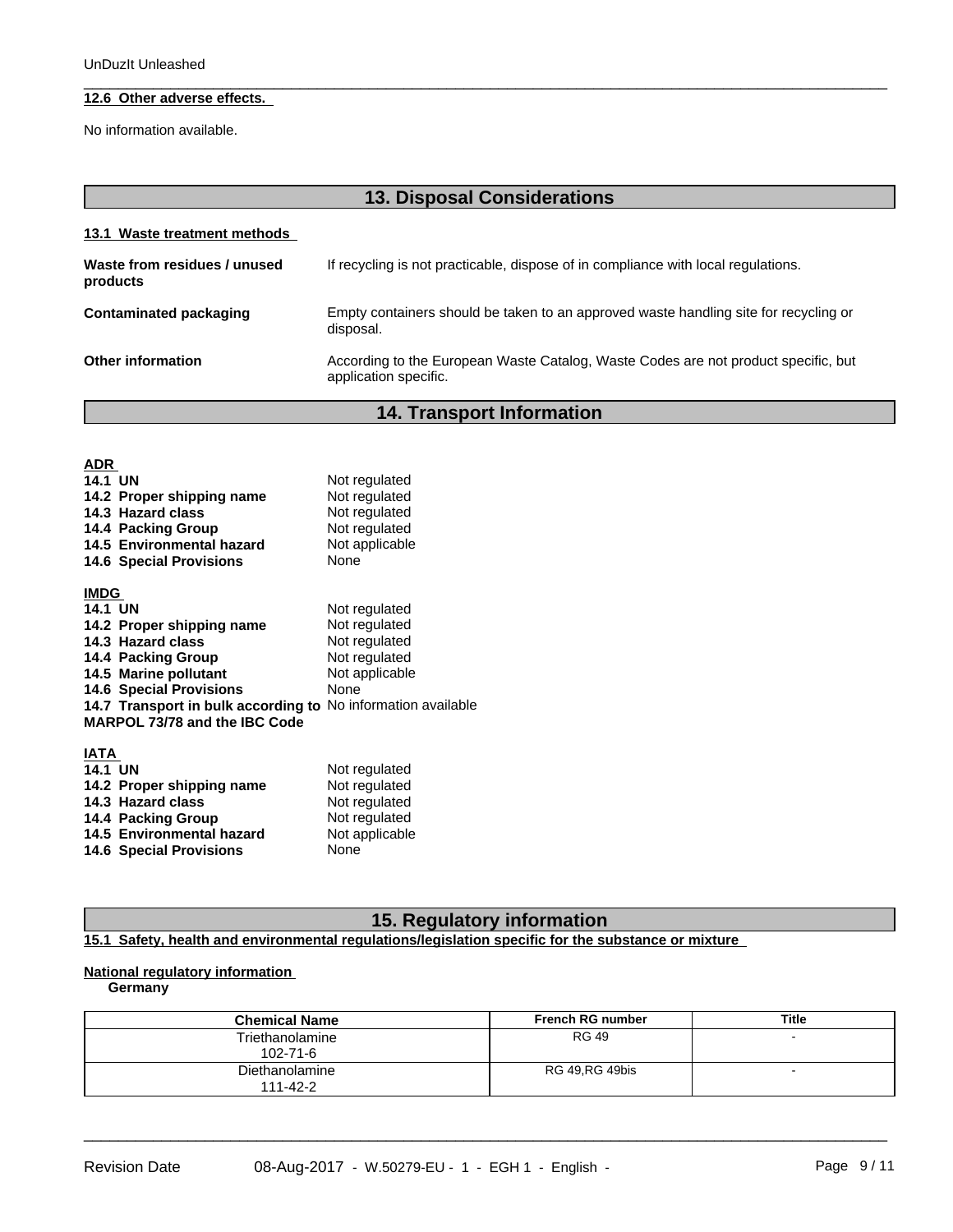#### **European Union**

Take note of Directive 98/24/EC on the protection of the health and safety of workers from the risks related to chemical agents at work

 $\overline{\phantom{a}}$  ,  $\overline{\phantom{a}}$  ,  $\overline{\phantom{a}}$  ,  $\overline{\phantom{a}}$  ,  $\overline{\phantom{a}}$  ,  $\overline{\phantom{a}}$  ,  $\overline{\phantom{a}}$  ,  $\overline{\phantom{a}}$  ,  $\overline{\phantom{a}}$  ,  $\overline{\phantom{a}}$  ,  $\overline{\phantom{a}}$  ,  $\overline{\phantom{a}}$  ,  $\overline{\phantom{a}}$  ,  $\overline{\phantom{a}}$  ,  $\overline{\phantom{a}}$  ,  $\overline{\phantom{a}}$ 

#### **Authorizations and/or restrictions on use:**

This product does not contain substances subject to authorization (Regulation (EC) No. 1907/2006 (REACH), Annex XIV) This product does not contain substances subject to restriction (Regulation (EC) No. 1907/2006 (REACH), Annex XVII)

#### **Persistent Organic Pollutants**

Not applicable

### **International Inventories**

| TSCA<br><b>EINECS/ELINCS</b><br><b>DSL</b> | Complies<br>Complies<br>Complies |  |
|--------------------------------------------|----------------------------------|--|
| <b>PICCS</b>                               |                                  |  |
| <b>ENCS</b>                                | Complies                         |  |
| <b>IECSC</b>                               |                                  |  |
| <b>AICS</b>                                | -                                |  |
| <b>KECL</b>                                | -                                |  |
| <b>NZIoC</b>                               | -                                |  |

**Legend** 

 **EINECS/ELINCS** - European Inventory of Existing Chemical Substances/European List of Notified Chemical Substances

 **DSL/NDSL** - Canadian Domestic Substances List/Non-Domestic Substances List

 **PICCS** - Philippines Inventory of Chemicals and Chemical Substances

 **ENCS** - Japan Existing and New Chemical Substances

 **IECSC** - China Inventory of Existing Chemical Substances

 **AICS** - Australian Inventory of Chemical Substances

 **KECL** - Korean Existing and Evaluated Chemical Substances

 **NZIoC** - New Zealand Inventory of Chemicals

#### **15.2 Chemical Safety Assessment**

No information available

## **16. Other information**

## **Key or legend to abbreviations and acronyms used in the safety data sheet**

#### **Full text of H-Statements referred to undersection 3**

H302 - Harmful if swallowed

H315 - Causes skin irritation

H318 - Causes serious eye damage

H373 - May cause damage to organs through prolonged or repeated exposure if inhaled

H400 - Very toxic to aquatic life

H410 - Very toxic to aquatic life with long lasting effects

## **Revision Date** 08-Aug-2017

**Revision Note** Not Applicable.

This safety data sheet complies with the requirements of Regulation (EC) No. 1907/2006.

## **Disclaimer**

The information provided on this SDS is correct to the best of our knowledge, information and belief at the date of its